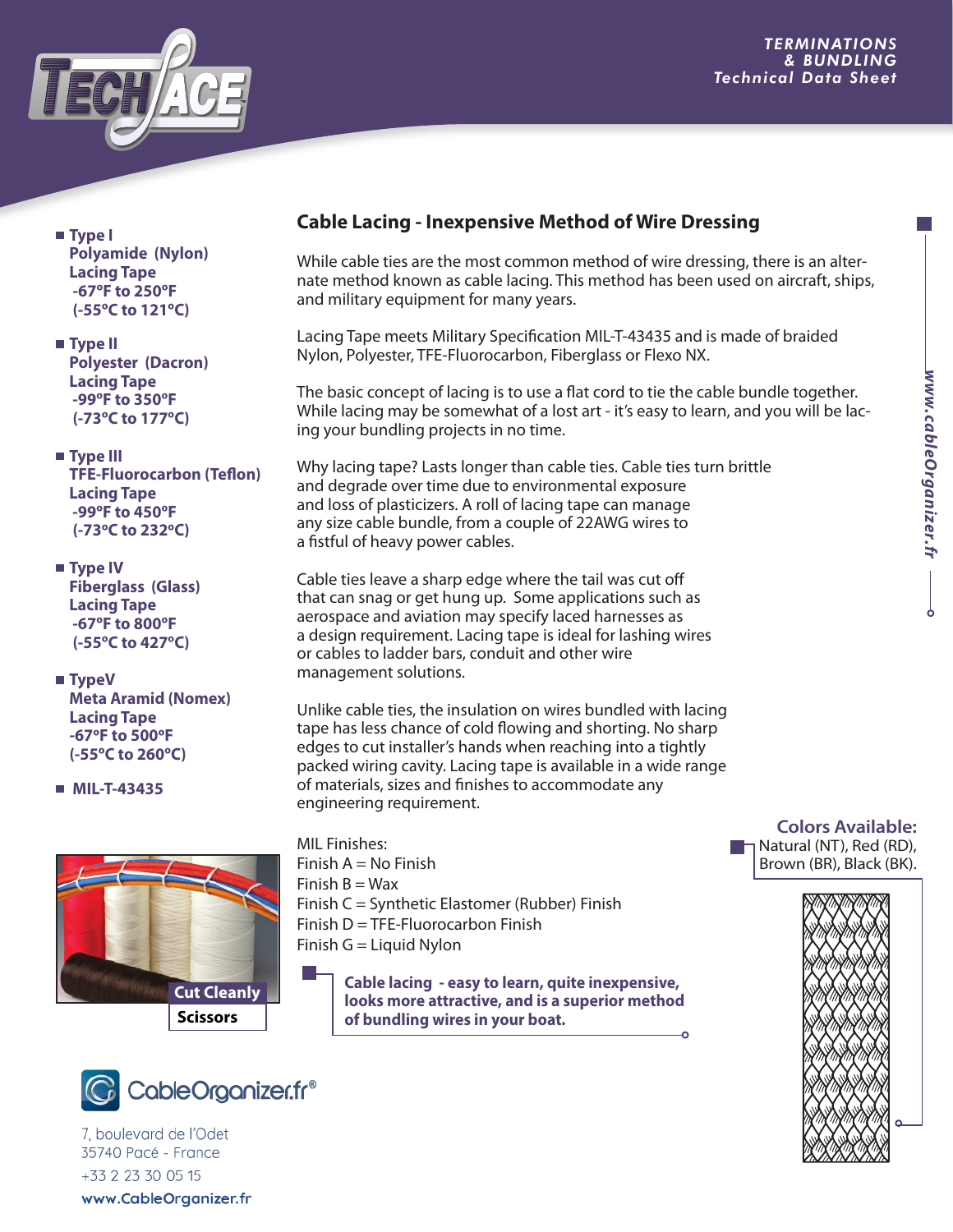## *TERMINATIONS & BUNDLING Technical Data Sheet*



|                          |                       | Part                | <b>Mil Spec</b>                  | <b>Material</b>   | <b>Mil Spec</b> | <b>Break</b>      | <b>Width</b>    |                | <b>Thickness</b>                 |            | <b>Bulk</b> | <b>Available</b>        |
|--------------------------|-----------------------|---------------------|----------------------------------|-------------------|-----------------|-------------------|-----------------|----------------|----------------------------------|------------|-------------|-------------------------|
|                          |                       | #                   |                                  |                   | <b>Size</b>     | <b>Strength</b>   | Min             | <b>Max</b>     | <b>Min</b>                       | <b>Max</b> | Spool       | <b>Colors</b>           |
| No Finish                |                       | LT1-S1-FA-**        | A-A-52080<br>MIL-T-43435 TYPE I  | <b>Nylon</b>      | $\mathbf{1}$    | 61kgs             | 4,6mm           | 5,6mm          | $0,3$ mm                         | $0,5$ mm   | 229m        | NT & BK                 |
|                          |                       | LT1-S2-FA-**        | A-A-52080<br>MIL-T-43435 TYPE I  | <b>Nylon</b>      | $\overline{2}$  | 36kgs             | $2,5$ mm        | 3,1mm          | $0,3$ mm                         | $0,5$ mm   | 229m        | NT & BK                 |
|                          | FINISH A              | LT1-S3-FA-**        | A-A-52080<br>MIL-T-43435 TYPE I  | <b>Nylon</b>      | 3               | 23kgs             | 2 <sub>mm</sub> | 2,4mm          | $0,3$ mm                         | $0,4$ mm   | 457m        | NT & BK                 |
|                          |                       | LT1-S4-FA-**        | A-A-52080<br>MIL-T-43435 TYPE I  | <b>Nylon</b>      | $\overline{4}$  | 11kgs             | 1,4 $mm$ $\mid$ | $1,7$ mm       | 0,2mm                            | $0,4$ mm   | 457m        | NT & BK                 |
|                          |                       | LT1-S5-FA-**        | A-A-52080<br>MIL-T-43435 TYPE I  | <b>Nylon</b>      | 5               | 7kgs              | $1,1$ mm        | 1,4mm          | 0,2mm                            | $0,4$ mm   | 457m        | NT & BK                 |
|                          |                       | LT1-S1-FB-**        | A-A-52080<br>MIL-T-43435 TYPE I  | <b>Nylon</b>      | $\mathbf{1}$    | 61kgs             | $4,6$ mm        | $5,6$ mm       | $0,3$ mm                         | $0,5$ mm   | 229m        | NT & BK                 |
|                          |                       | LT1-S2-FB-**        | A-A-52080<br>MIL-T-43435 TYPE I  | <b>Nylon</b>      | $\overline{2}$  | 36kgs             | 2,5mm           | 3,1mm          | $0,3$ mm                         | $0,5$ mm   | 229m        | NT & BK                 |
| Wax Finish               | FINISH B              | LT1-S3-FB-**        | A-A-52080<br>MIL-T-43435 TYPE I  | <b>Nylon</b>      | 3               | 23kgs             | 2 <sub>mm</sub> | 2,4mm          | $0,3$ mm                         | $0,4$ mm   | 457m        | NT & BK                 |
|                          |                       | LT1-S4-FB-**        | A-A-52080<br>MIL-T-43435 TYPE I  | <b>Nylon</b>      | $\overline{4}$  | 11kgs             | 1,4mm           | $1,7$ mm       | 0,2mm                            | $0,4$ mm   | 457m        | NT & BK                 |
|                          |                       | LT1-S5-FB-**        | A-A-52080<br>MIL-T-43435 TYPE I  | <b>Nylon</b>      | 5               | 7kgs              | $1.1$ mm        | 1,4mm          | 0,2mm                            | $0,4$ mm   | 457m        | NT & BK                 |
|                          |                       | $LT1-S1-FC-***$     | A-A-52080<br>MIL-T-43435 TYPE I  | <b>Nylon</b>      | $\mathbf{1}$    | 61kgs             |                 | $4,6$ mm 5,6mm | $0,3$ mm                         | $0,5$ mm   | 229m        | NT & BK                 |
| Synthetic Rubber         | $\bullet$             | LT1-S2-FC-**        | A-A-52080<br>MIL-T-43435 TYPE I  | <b>Nylon</b>      | $\overline{2}$  | 36kgs             | $2,5$ mm        | 3,1mm          | $ 0,3$ mm                        | $0,5$ mm   | 229m        | NT & BK                 |
|                          | FINISH                | LT1-S3-FC-**        | A-A-52080<br>MIL-T-43435 TYPE I  | <b>Nylon</b>      | 3               | 23kgs             | 2 <sub>mm</sub> | 2,4mm          | $0,3$ mm                         | $0,4$ mm   | 457m        | NT & BK                 |
|                          |                       | LT1-S4-FC-**        | A-A-52080<br>MIL-T-43435 TYPE I  | <b>Nylon</b>      | $\overline{4}$  | 11kgs             | $1,4$ mm        | $1,7$ mm       | $ 0,2$ mm                        | $0,4$ mm   | 457m        | NT & BK                 |
|                          |                       | LT1-S5-FC-**        | A-A-52080<br>MIL-T-43435 TYPE I  | <b>Nylon</b>      | $5\phantom{1}$  | <b>7kgs</b>       | $1,1$ mm        | 1,4mm          | 0,2mm                            | $0,4$ mm   | 457m        | NT & BK                 |
|                          |                       | LT2-S1-FA-**        | A-A-52081<br>MIL-T-43435 TYPE II | <b>Polyester</b>  | $\mathbf{1}$    | 61kgs             | 4,6mm           | 5,6mm          | $0,3$ mm                         | $0,5$ mm   | 229m        | NT & BK                 |
|                          | $\blacktriangleleft$  | LT2-S2-FA-**        | A-A-52081<br>MIL-T-43435 TYPE II | <b>Polyester</b>  | $\overline{2}$  | 36kgs             | 2,5mm           | 3,1mm          | $0,3$ mm                         | $0,5$ mm   | 229m        | NT & BK                 |
| No Finish                | FINISH                | LT2-S3-FA-**        | A-A-52081<br>MIL-T-43435 TYPE II | <b>Polyester</b>  | 3               | 23kgs             | 2 <sub>mm</sub> | 2,4mm          | $0,3$ mm                         | $0,4$ mm   | 457m        | NT & BK                 |
|                          |                       | LT2-S4-FA-**        | A-A-52081<br>MIL-T-43435 TYPE II | <b>Polyester</b>  | $\overline{4}$  | 11kgs             | 1,4mm           | $1,7$ mm       | 0,2mm                            | $0,4$ mm   | 457m        | NT & BK                 |
|                          |                       | LT2-S5-FA-**        | A-A-52081<br>MIL-T-43435 TYPE II | <b>Polyester</b>  | 5               | 7kgs              | $1,1$ mm $\mid$ | 1,4mm          | 0,2mm                            | $0,4$ mm   | 457m        | NT & BK                 |
|                          |                       | LT2-S1-FB-**        | A-A-52081<br>MIL-T-43435 TYPE II | <b>Polyester</b>  | $\mathbf{1}$    | 61kgs             | $4,6$ mm        | $5,6$ mm       | $0,3$ mm                         | $0,5$ mm   | 229m        | NT, RD, & BK            |
|                          | $\boldsymbol{\omega}$ | LT2-S2-FB-**        | A-A-52081<br>MIL-T-43435 TYPE II | <b>Polyester</b>  | $\overline{2}$  | 36kgs             | 2,5mm           | 3,1mm          | $ 0,3$ mm                        | $0,5$ mm   | 229m        | NT, RD, & BK            |
| Wax Finish               | FINISH                | LT2-S3-FB-**        | A-A-52081<br>MIL-T-43435 TYPE II | <b>Polyester</b>  | 3               | 23kgs             | 2 <sub>mm</sub> | 2,4mm          | $ 0,3$ mm                        | $0,4$ mm   | 457m        | NT, RD, & BK            |
|                          |                       | LT2-S4-FB-**        | A-A-52081<br>MIL-T-43435 TYPE II | Polyester         | 4               | 11kgs             |                 |                | $1,4$ mm   1,7mm   0,2mm   0,4mm |            | 457m        | NT, RD, & BK            |
|                          |                       | LT2-S5-FB-**        | A-A-52081<br>MIL-T-43435 TYPE II | Polyester         | 5               | <b>7kgs</b>       |                 |                | $1,1$ mm   $1,4$ mm   0,2mm      | $0,4$ mm   | 457m        | <b>NT, RD, &amp; BK</b> |
| Synthetic Rubber         |                       | LT2-S1-FC-**        | A-A-52081<br>MIL-T-43435 TYPE II | <b>Polyester</b>  | $\mathbf{1}$    | 61kgs             |                 |                | $4,6$ mm   5,6mm   0,3mm         | $0,5$ mm   | 229m        | NT, RD, & BK            |
|                          | $\mathbf C$           | LT2-S2-FC-**        | A-A-52081<br>MIL-T-43435 TYPE II | Polyester         | $\overline{2}$  | 36kgs             |                 |                | $2,5$ mm 3,1mm 0,3mm             | $0,5$ mm   | 229m        | <b>NT, RD, &amp; BK</b> |
|                          | FINISH                | LT2-S3-FC-**        | A-A-52081<br>MIL-T-43435 TYPE II | <b>Polyester</b>  | 3               | 23kgs             | 2 <sub>mm</sub> |                | $2,4$ mm 0,3mm                   | $0,4$ mm   | 457m        | NT, RD, & BK            |
|                          |                       | LT2-S4-FC-**        | A-A-52081<br>MIL-T-43435 TYPE II | Polyester         | $\overline{4}$  | 11 <sub>kgs</sub> |                 |                | $1,4$ mm   1,7mm   0,2mm         | $0,4$ mm   | 457m        | <b>NT, RD, &amp; BK</b> |
|                          |                       | LT2-S5-FC-**        | A-A-52081<br>MIL-T-43435 TYPE II | <b>Polyester</b>  | 5               | <b>7kgs</b>       | $1,1$ mm        | 1,4mm          | $ 0,2$ mm                        | $0,4$ mm   | 457m        | NT, RD, & BK            |
| FINISH <sub>D</sub><br>Ë |                       | <b>LT4-S1-FD-NT</b> | A-A-52083<br>MIL-T-43435 TYPE IV | <b>Fiberglass</b> | $\mathbf{1}$    | 91 <sub>kgs</sub> |                 |                | $5,2mm$ 6,3mm 0,3mm              | $0,5$ mm   | 229m        | Natural (NT)            |
|                          |                       | <b>LT4-S2-FD-NT</b> | A-A-52083<br>MIL-T-43435 TYPE IV | <b>Fiberglass</b> | $\overline{2}$  | 45kgs             |                 |                | $2,5$ mm 3,1mm 0,3mm             | $0,5$ mm   | 229m        | Natural (NT)            |
|                          |                       | <b>LT4-S3-FD-NT</b> | A-A-52083<br>MIL-T-43435 TYPE IV | <b>Fiberglass</b> | 3               | 34kgs             | 2 <sub>mm</sub> |                | $2,4$ mm $\vert 0,3$ mm          | $0,5$ mm   | 457m        | Natural (NT)            |
|                          |                       | <b>LT4-S4-FD-NT</b> | A-A-52083<br>MIL-T-43435 TYPE IV | <b>Fiberglass</b> | 4               | 23kgs             |                 |                | 1,4mm   1,7mm   0,3mm            | $0,5$ mm   | 457m        | Natural (NT)            |